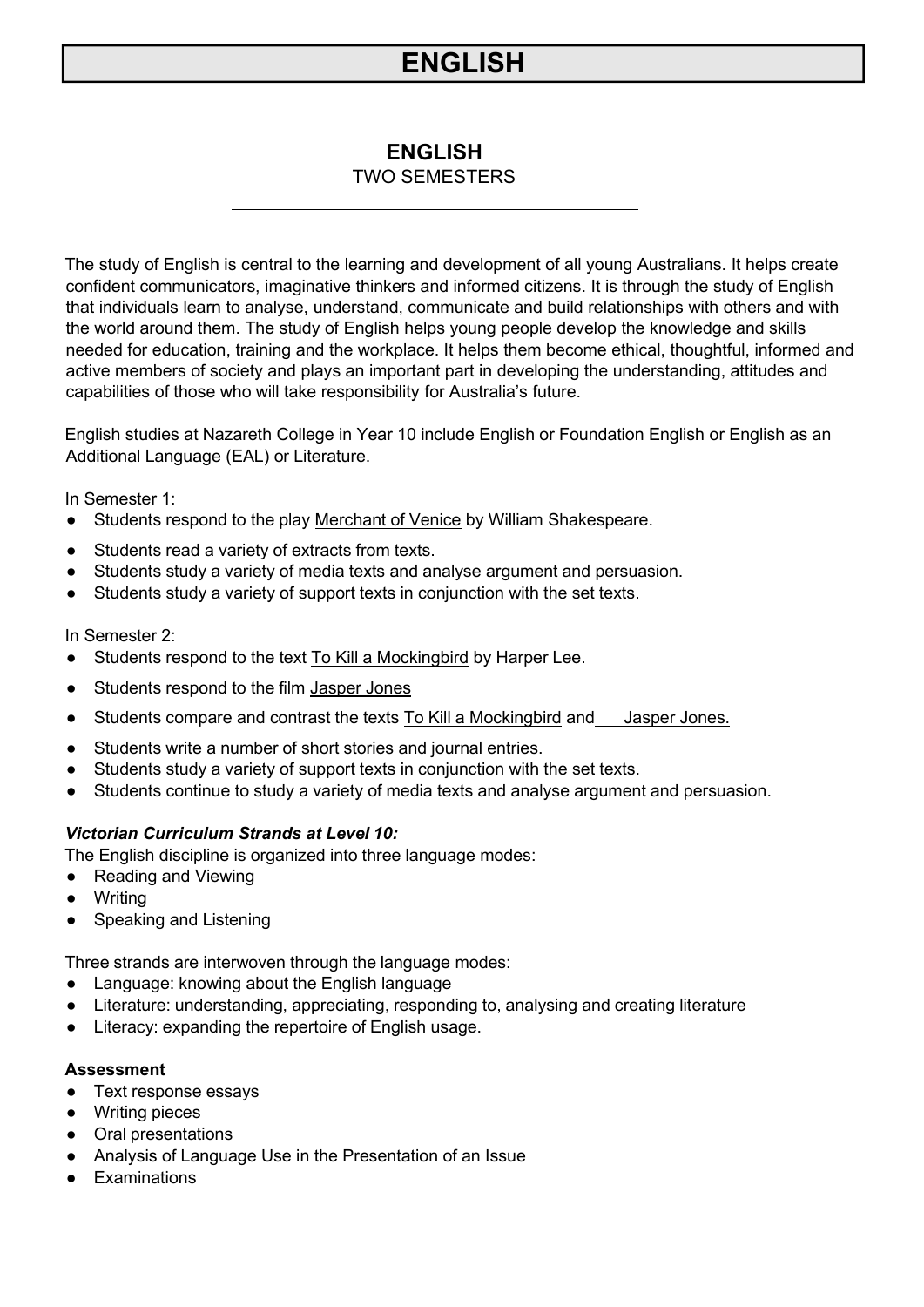## **LITERATURE**

## CORE SUBJECT - TWO SEMESTERS

The study of English is central to the learning and development of all young Australians. It helps create confident communicators, imaginative thinkers and informed citizens. It is through the study of English that individuals learn to analyse, understand, communicate and build relationships with others and with the world around them. The study of English helps young people develop the knowledge and skills needed for education, training and the workplace. It helps them become ethical, thoughtful, informed and active members of society and plays an important part in developing the understanding, attitudes and capabilities of those who will take responsibility for Australia's future.

Students who study Literature learn about themselves and the experiences of others through their study of, and response to texts. Students learn how to identify literary techniques and gain an appreciation of the context in which the texts were written and the views and values presented in them.

In Semester 1:

- Students study a variety of media texts and analyse the use of language in the presentation of an issue.
- Students respond to the novel To Kill a Mockingbird by Harper Lee.
- Students respond to the play A Doll's House by Henrik Ibsen.
- Students study a variety of support texts in conjunction with the set texts.

In Semester 2:

- Students respond to the play Romeo and Juliet by William Shakespeare.
- Students read a variety of extracts from texts.
- Students write a number of short stories and journal entries.
- Students respond to poetry by Les Murray, Rosemary Dobson and Judith Wright.
- Students respond to a selection of short stories by Henry Lawson
- Students study a variety of support texts in conjunction with the set texts.

#### *Victorian Curriculum Strands at Level 10:*

The English discipline is organized into three language modes:

- Reading and Viewing
- Writing
- Speaking and Listening

Three strands are interwoven through the language modes:

- Language: knowing about the English language
- Literature: understanding, appreciating, responding to, analysing and creating literature
- Literacy: expanding the repertoire of English usage.

#### *Assessment*

- Analytical essays
- Creative responses
- Assignments
- Oral presentations
- Examination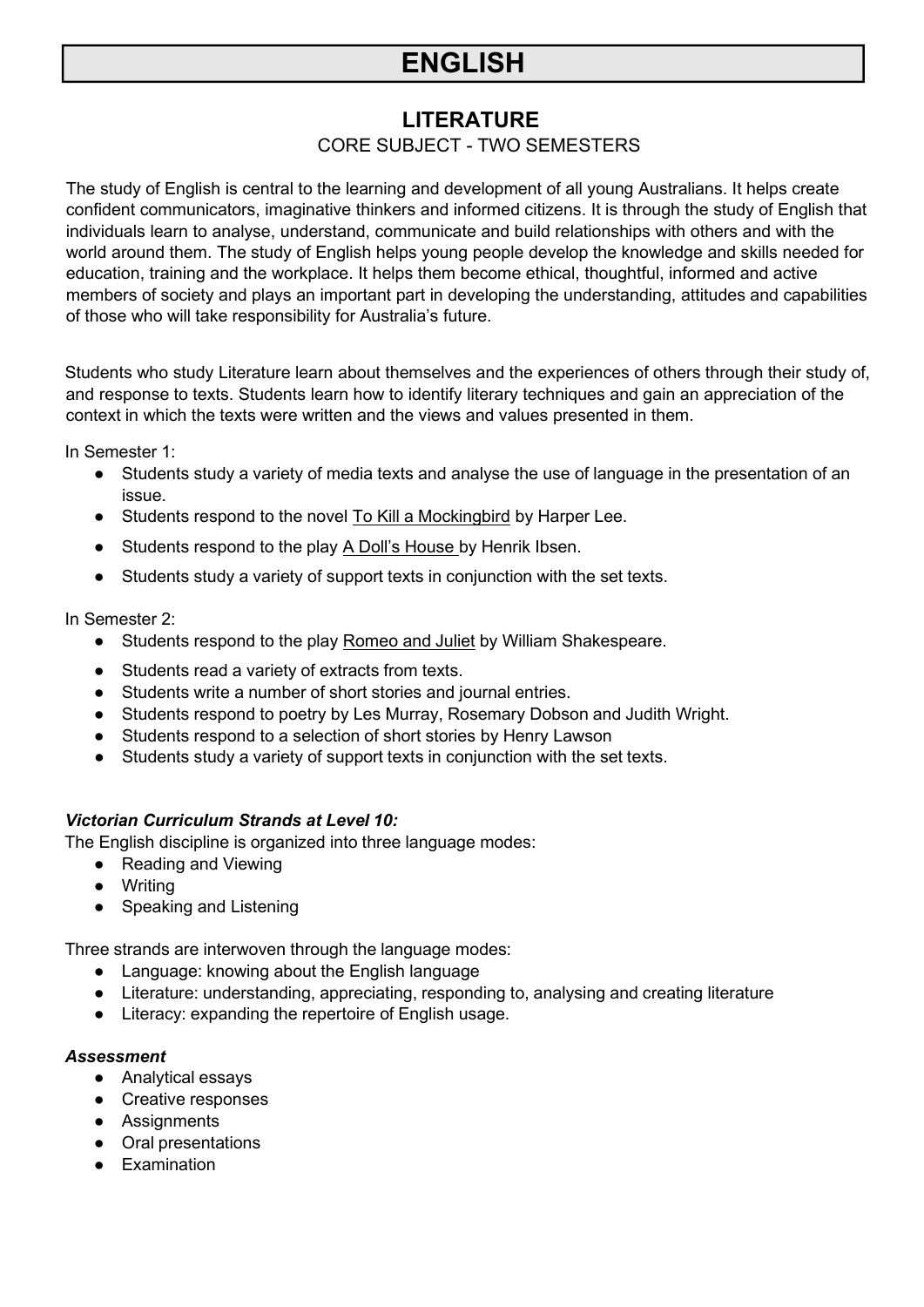## **ENGLISH – FOUNDATION**

## CORE SUBJECT - TWO SEMESTERS

The study of English is central to the learning and development of all young Australians. It helps create confident communicators, imaginative thinkers and informed citizens. It is through the study of English that individuals learn to analyse, understand, communicate and build relationships with others and with the world around them. The study of English helps young people develop the knowledge and skills needed for education, training and the workplace. It helps them become ethical, thoughtful, informed and active members of society and plays an important part in developing the understanding, attitudes and capabilities of those who will take responsibility for Australia's future.

The Foundation English program aims to:

- Develop the communication skills required for competence with language.
- Consolidate and extend students' skills in the dimensions of reading, writing, speaking and listening.
- Expose students to a range of literary forms to enable them to develop creative and critical responses appropriate to the study of literature.
- Encourage reading as a worthwhile and pleasurable leisure-time activity.

In Semester 1:

- Students present an oral presentation on the topic 'Inspirations, the Search for Identity'.
- Students write journal entries in response to a variety of written and visual prompts.
- Students write a personal/descriptive piece on a topic of their own choice.
- Students study the novel, Tomorrow, When the War Began and complete context questions and a text response essay.

In Semester 2:

- Students study a variety of media texts and analyse the use of language in the presentation of an issue.
- Students present a point of view on a current issue oral presentation.
- Students view the films, Dead Poets Society and The Freedom Writers.
- Students compare and contrast the two films and complete a comparative essay.

## *Victorian Curriculum Strands at Level 10:*

The English discipline is organized into three language modes:

- Reading and Viewing
- Writing
- Speaking and Listening

Three strands are interwoven through the language modes:

- Language: knowing about the English language
- Literature: understanding, appreciating, responding to, analysing and creating literature
- Literacy: expanding the repertoire of English usage.

#### *Assessment:*

- Writing for a range of purposes and audiences
- Assignments and essays that respond to the set texts
- Oral presentations
- Work on analysis of the use of language
- End-of-semester Examinations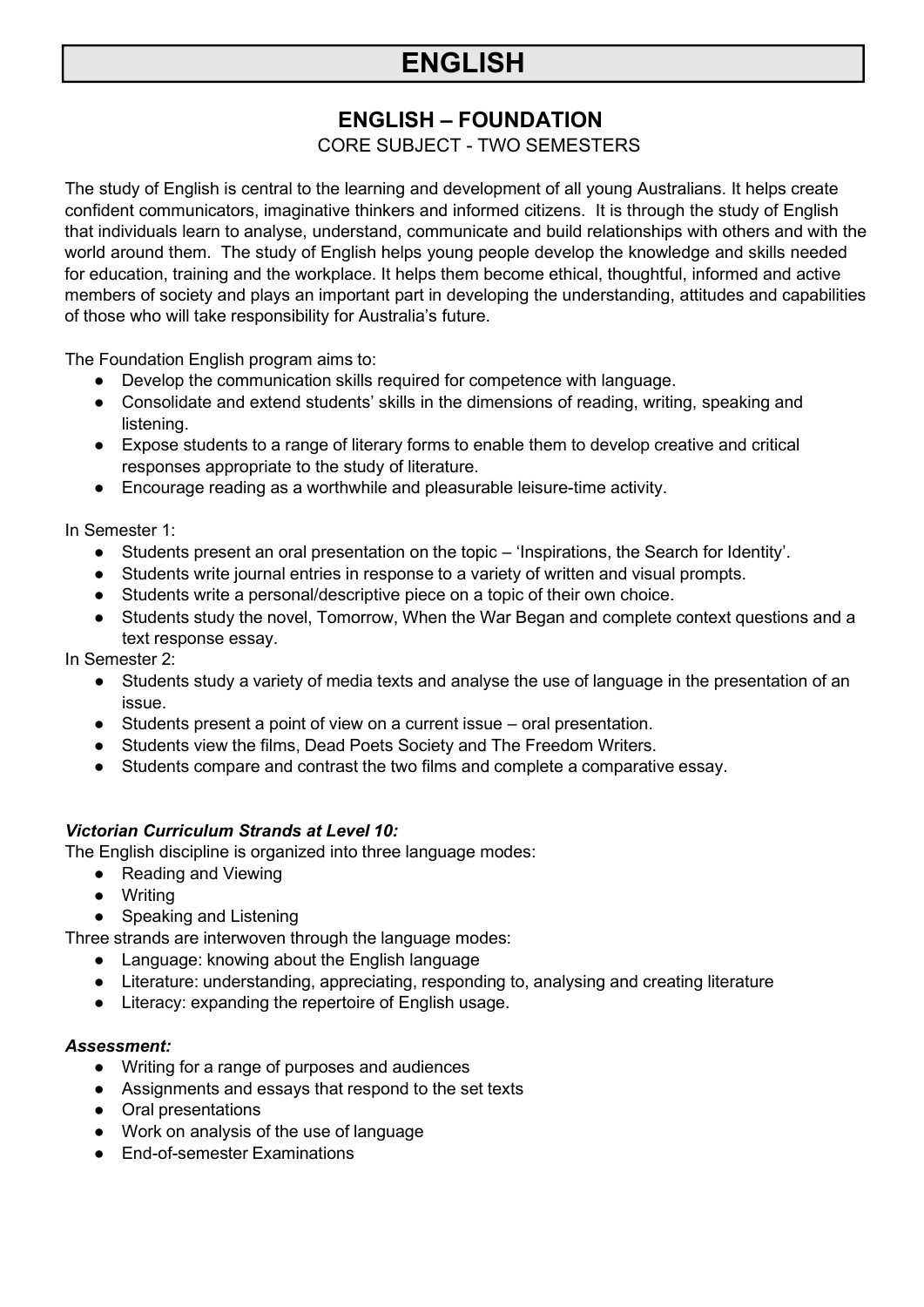## **ENGLISH AS AN ADDITIONAL LANGUAGE (EAL)**

CORE SUBJECT -TWO SEMESTERS

### *Learning Focus*

The study of English is central to the learning and development of all young Australians. It helps create confident communicators, imaginative thinkers and informed citizens. It is through the study of English that individuals learn to analyse, understand, communicate and build relationships with others and with the world around them. The study of English helps young people develop the knowledge and skills needed for education, training and the workplace. It helps them become ethical, thoughtful, informed and active members of society and plays an important part in developing the understanding, attitudes and capabilities of those who will take responsibility for Australia's future.

English studies at Nazareth College in Year 10 include English or Foundation English or English as an Additional Language (EAL) or Literature.

In Semester 1:

- Students respond to the play Romeo and Juliet.
- Students read a variety of extracts from texts.
- Students write a number of short essays and journal entries.
- Students study a variety of support texts in conjunction with the set texts.

In Semester 2:

- Students respond to the text The New Australian by May Tang.
- Students respond to a variety of short stories from the anthology Paper Boats.
- Students study a variety of media texts and analyse the use of language in the presentation of an issue.
- Students study a variety of support texts in conjunction with the set texts.

## *Standards for EAL Learners:*

The EAL standards represent what students would be expected to attain following successful EAL learning. The standards provide a set of practical, observable ways in which students are likely to demonstrate their achievements in English-language learning. The standards for each stage should be read in conjunction with the learning focus, taking into consideration the teaching setting and the degree of teacher support available.

Particular criteria are used to differentiate the standards expected at different levels. These relate to the nature and degree of teacher control and input occurring in certain learning contexts. They also help to explain the relationship of the teaching context to the standards.

There are three interrelated standards in EAL:

- Speaking and listening
- Reading and viewing
- Writing.

## **S Stages: Secondary – Level 7 to Level 10**

Teachers refer to the document "English as an Additional Language (EAL) Developmental Continuum" to determine the stage each student has reached.